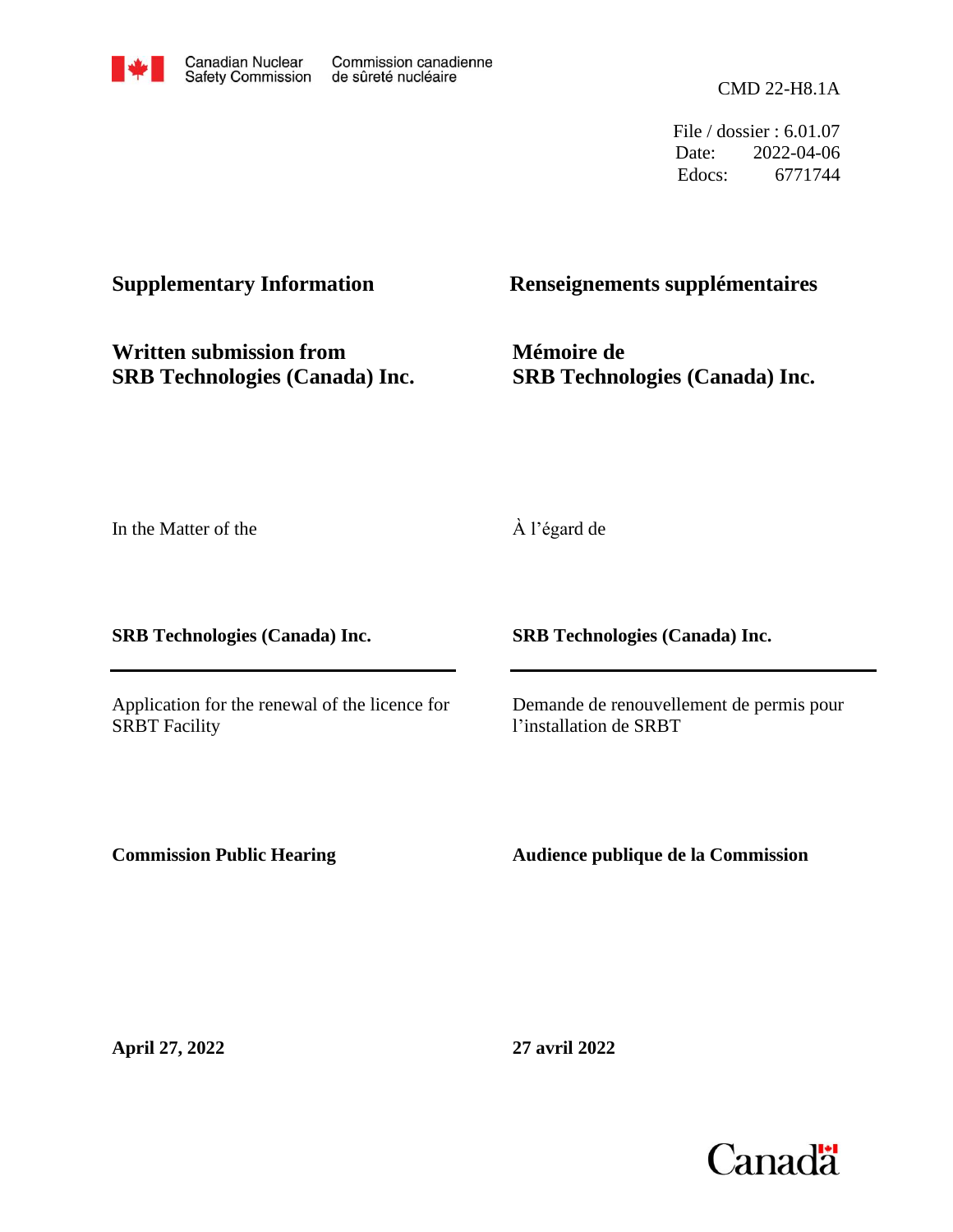

# **Table of Contents**

| 5. |  |
|----|--|
| 6. |  |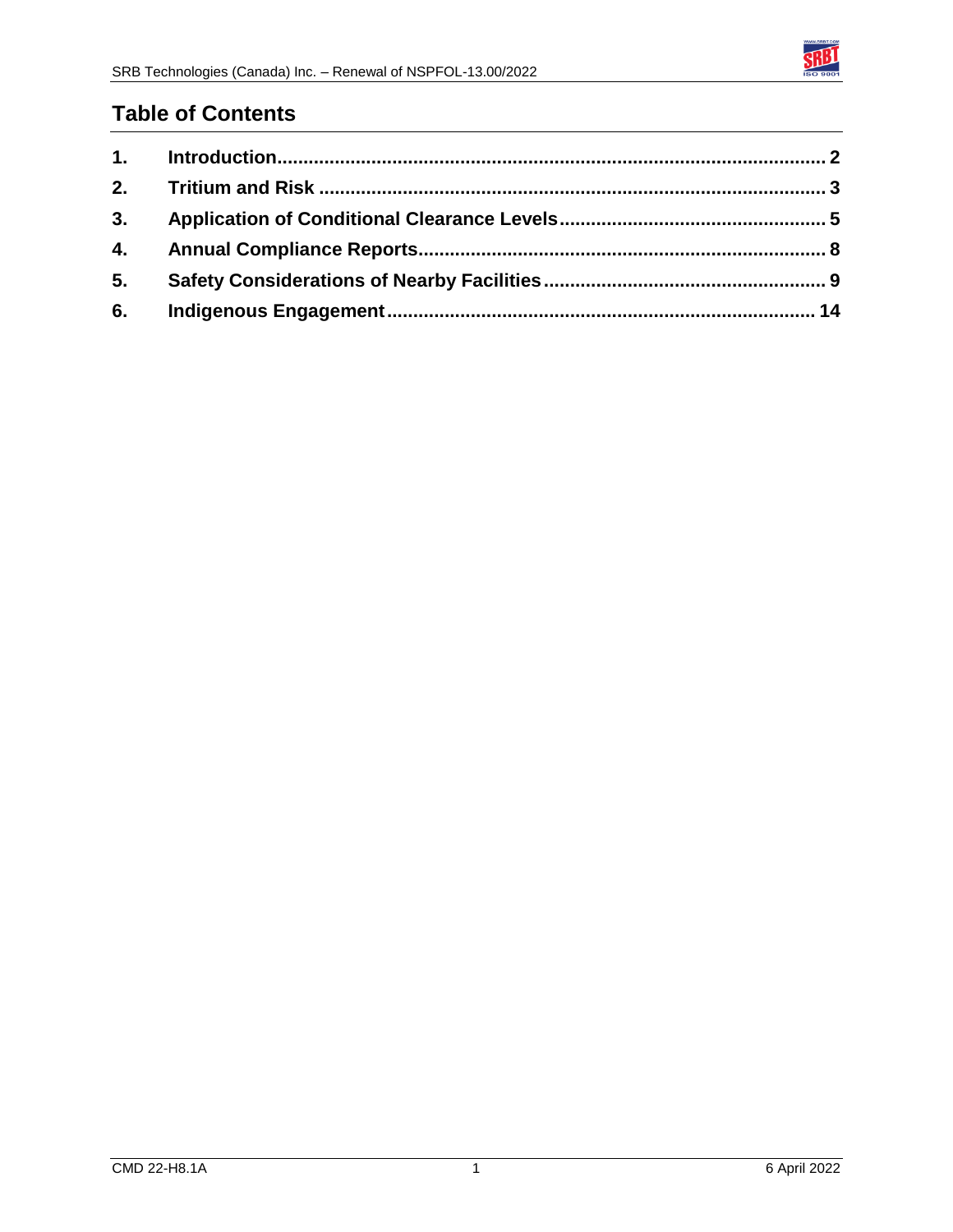

## <span id="page-2-0"></span>**1. Introduction**

SRBT submitted our original Commission Member Document (CMD) to the Registrar in support of the application for renewal of NSPFOL-13.00/2022 on January 14, 2022. A total of sixteen (16) public submissions have been filed, representing a varied range of positions with respect to the request for renewal of this licence.

In light of the low number of requests for oral presentations, the Commission revised the hearing schedule from two days to one day, and decided to hold the hearing virtually, instead of going in the community.

Our team has worked tirelessly throughout the course of the last several decades, in order to:

- continuously improve all aspects of our operations,
- reduce our impact on the environment,
- increase the amount of information that we share with the public,
- ensure full compliance with regulatory requirements,
- be a positive contributor to our local communities, and
- achieve the highest levels of safety performance by a major nuclear licensee in Canada.

We feel that the low number of requests for oral presentations, and the low number of written submissions with concerns reflect a contrasting position on the renewal, is a direct result of that hard work.

We feel that the results of this work are clearly illustrated in our licence application, in our original CMD, and in CNSC staff's CMD. We also feel that this work will never cease; we will always strive to improve in every area, and ensure the highest level of safety for our workers, our neighbours in our community, and our shared environment.

The purpose of this supplementary CMD is to highlight a selected number of key themes or statements from the various public submissions, and to offer additional information and data where warranted, in order to ensure that the Commission is provided with a complete perspective of issues raised going in to the hearing process.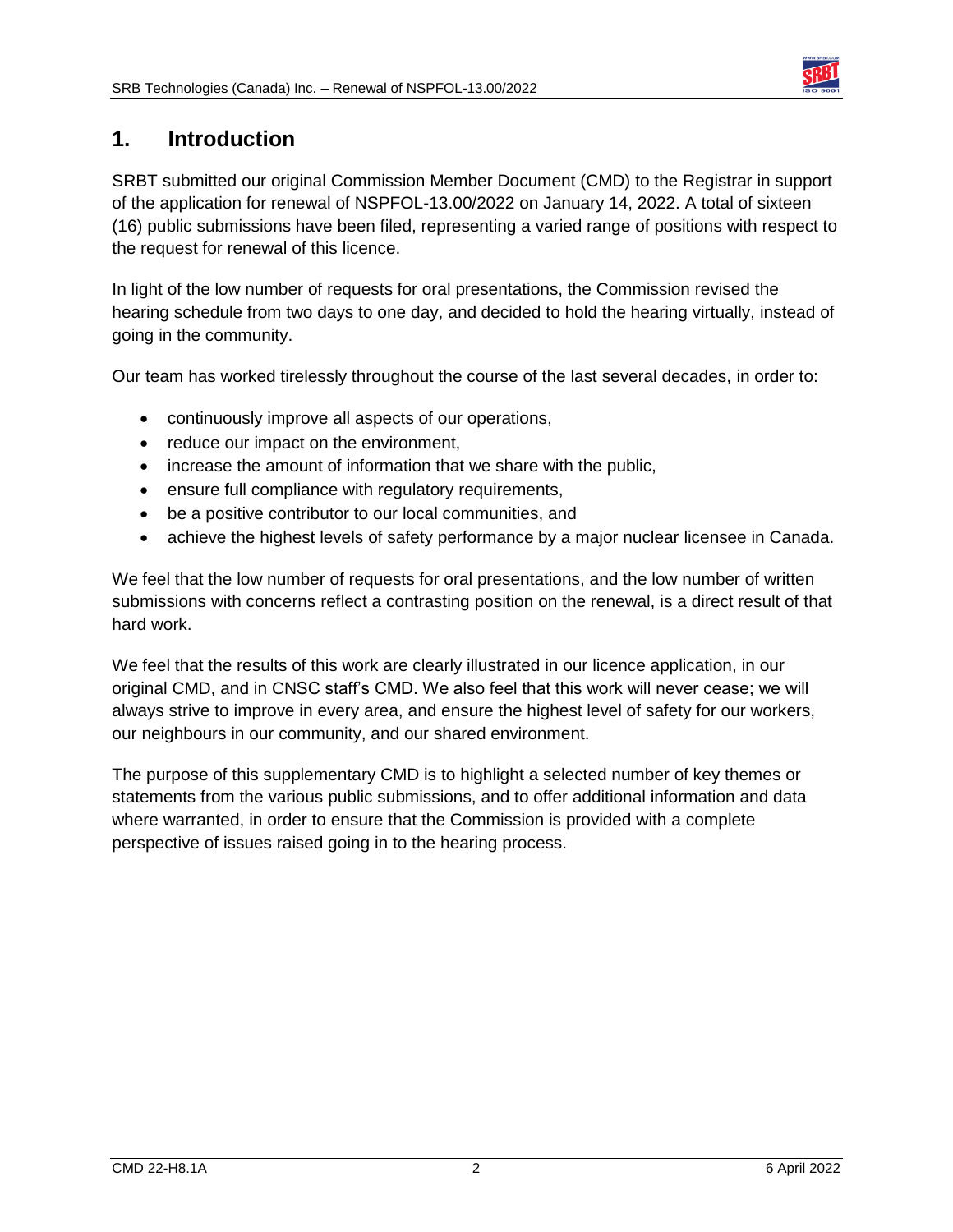

## <span id="page-3-0"></span>**2. Tritium and Risk**

#### *REFERENCES: CMD 22-H8.3 and CMD 22-H8.10*

The authors of both CMDs H8.3 and H8.10 have put forth several points that share common themes, including questioning the relative radiological risks to persons posed by tritium, and the impact of the operation of the SRBT facility on our community and our shared environment.

When calculating the effective dose to workers and the public, SRBT incorporates accepted and recommended dosimetric parameters for any given receptor, including dose coefficients and conservative behavioural data for adults, children and infants, as recommended by CSA standard N288.1-14, *Guidelines for derived release limits for radioactive material in airborne and liquid effluents for normal operation of nuclear facilities.*

These dose coefficients are based on several factors, including the noted relative biological effectiveness (RBE) for tritium, which has been established by expert international organizations as a value of one, as both authors note.

The author of CMD 22-H8.10 cites several studies that suggest that consideration of tripling the RBE for tritium is perhaps warranted. If this change were to be implemented by the international radiation protection community, it is important to note that calculated effective doses to workers and to the people in our community due to SRBT operation would remain extremely low.

Ensuring that the public is kept well-informed of the impact of our operations on the community is an important part of our identity.

Submissions H8.3 and H8.10 both put forth several recommendations that are wide-ranging and varied in nature, most of which are beyond the scope of the process of SRBT licence renewal.

SRBT would like to take this opportunity to directly address one of these recommendations, which we find to be alarmist.

In CMD 22-H8.10, the author notes in paragraph 70, item (viii);

*"...local women intending to have a family, and families with babies and young children should consider moving elsewhere. It is recognised this recommendation may cause concern but it is better to be aware of the risks to babies and young children than ignorant of them."*

As a proud member of the Pembroke community, we take exception to this unfounded assertion. The risk to any person in our community due to the operation of the SRBT facility is exceedingly low, even when considering all added conservatisms and hypotheticals.

Calculated doses to members of the public are based on the highest real-world measurements of tritium in the local environment during any given year. These measurements are independently verified by a third-party laboratory every year.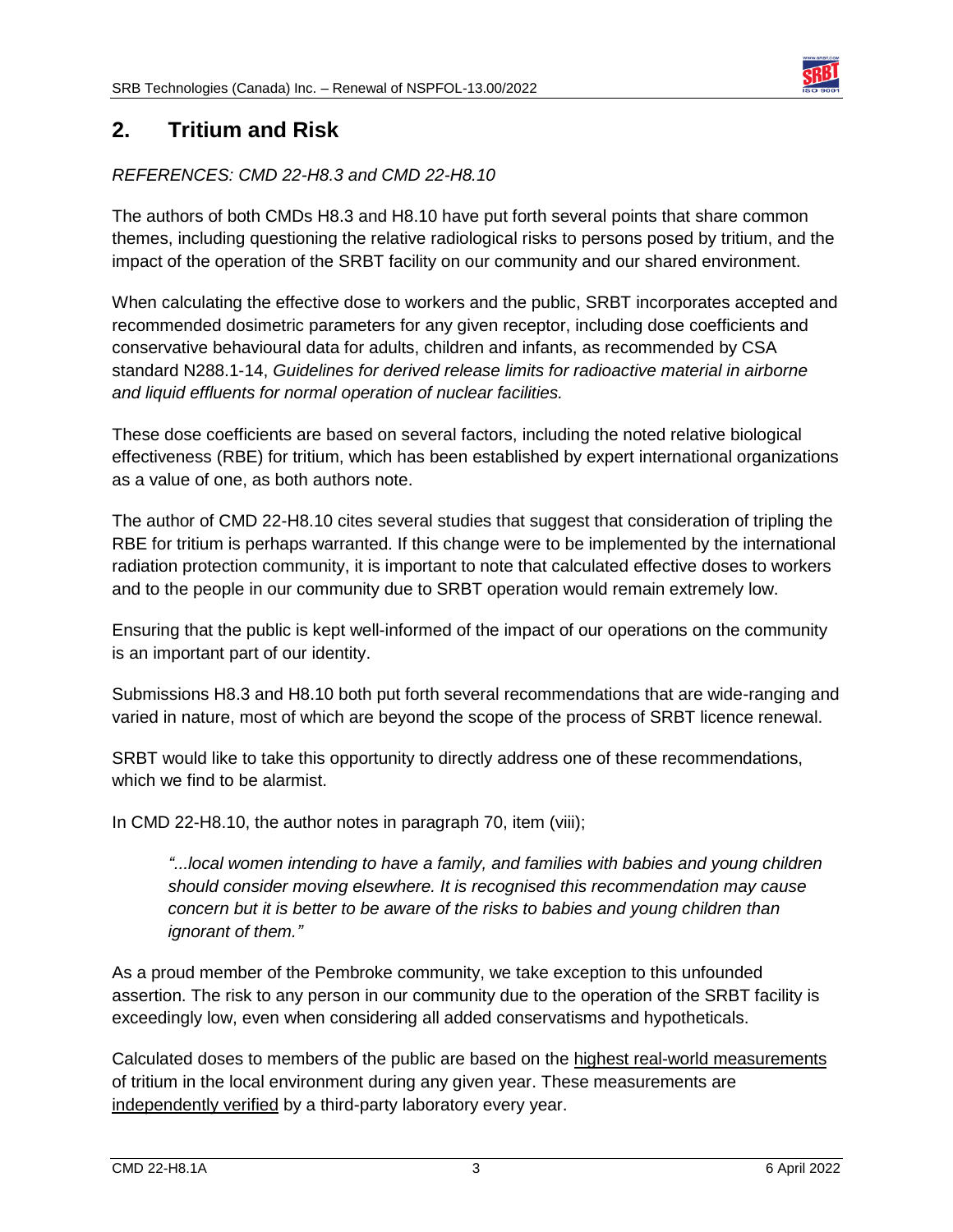

Dose calculations incorporate 95<sup>th</sup>-percentile intake rates of produce, milk, water and air for all characterized persons, including children and infants. True effective doses to any given member of the public are very likely to be much lower than the figure presented every year as part of our compliance reporting, due to these conservatisms.

Independent environmental monitoring performed by CNSC staff has, on multiple occasions, verified and confirmed the exceedingly low impact of our operations on the community. We have also gone to great lengths to expand our understanding of the conditions in the local environment through supplementary studies associated with the Environmental Risk Assessment.

Even if one were to account for and accept the author's position that the relative risks associated with tritium are higher than what is currently acceptable, there is absolutely no credible scientific basis upon which the author of CMD 22-H8.10 should make such a claim.

As part of our Public Information Program, information on the risks associated with operation of our facility is openly shared with the members of our community every year, through our website and various information products, including our safety pamphlet.

This pamphlet includes descriptions of our company, our manufacturing processes, and the line of safety products that we sell internationally. The pamphlet also includes detailed information on tritium, its effects on the environment and the public, and on our groundwater and environmental monitoring program activities.

We provide easy-to-understand data illustrating the relative risks associated with operations for both workers and members of the public. This pamphlet is updated every year, typically around the same time as the release of our Annual Compliance Report. Contact details are provided for any person who would like additional information or a tour of our facility.

This year's edition of our safety pamphlet was delivered door-to-door to nearby residences on April  $1<sup>st</sup>$ , a date that was advanced in consideration of the upcoming licence renewal hearing, and the intervenor's comment discussed above. SRBT ownership and staff does not want any local women intending on having a family, and families with babies and young children to unduly be worried about living near the facility.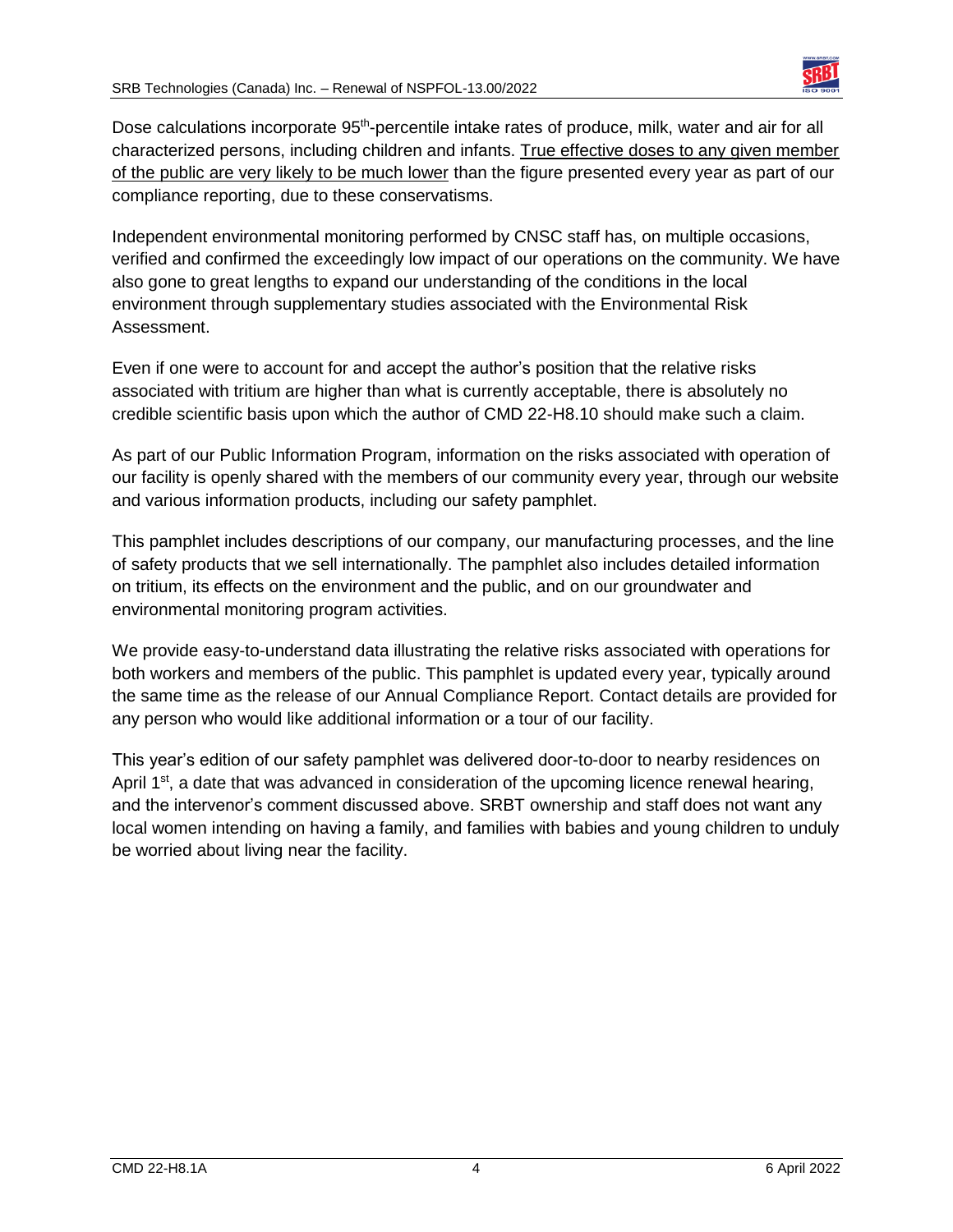

# <span id="page-5-0"></span>**3. Application of Conditional Clearance Levels**

## *REFERENCE: CMD 22-H8.3*

Beginning on page 5 of submission CMD 22-H8.3, the author provides extensive comment on several aspects of SRBT's Waste Management Program (WMP), and on the process of providing device end-users with a safe and reliable method of return and disposal of expired safety signs.

One of the key aspects of the program that the author discusses is the application of conditional clearance levels (CCL) to certain defined waste materials, for the purposes of effective, riskinformed waste management.

The concept of a CCL is described in CSA Standard N292.5, *Guideline for the exemption or clearance from regulatory control of materials that contain, or potentially contain, nuclear substances*.

Within this standard, the definition of a CCL is documented as:

*"…the total activity or activity concentration (activity per unit mass or activity per unit area) of a radioactive nuclear substance in a material below which the material is suitable for release to a specified disposition path (i.e., a defined recipient for disposal, re-use, or recycling of the material). With respect to its application in the NSRDR, "conditional clearance level" means an activity concentration that does not result in an effective dose (a) greater than 1 mSv in a year due to a low probability event referred to in the IAEA RS-G-1.7; or (b) greater than 10 μSv in a year."*

The SRBT CCL (in effect since 2018) is as follows: material that is assessed as exhibiting less than or equal to 0.15 MBq per gram of material may be disposed of through conventional waste pathways, to a limit of 5,000 kg per year, per disposition pathway. The SRBT CCL has been reviewed and accepted by CNSC staff as part of the overall WMP.

Eligible materials for the application of the clearance assessment include a category of waste articles designated as very-low level radioactive waste (VLLW), such as materials that have been physically used in active areas of the facility (i.e. waste paper, recyclable metals, containers, very mildly-contaminated disposable protective clothing).

Expired light sources, crushed glass light source pre-form stubs, and other significantly contaminated items are not eligible to be assessed for clearance, and are automatically routed to a licensed waste management service provider.

The SRBT CCL is based on pathways modelling of exposure scenarios that would lead to the most-exposed persons. The CCL, if applied, must clearly be shown to lead to effective doses that fall below the maximum annual effective dose as described in the standard (10 μSv per year / 1 mSv per year for low probability events).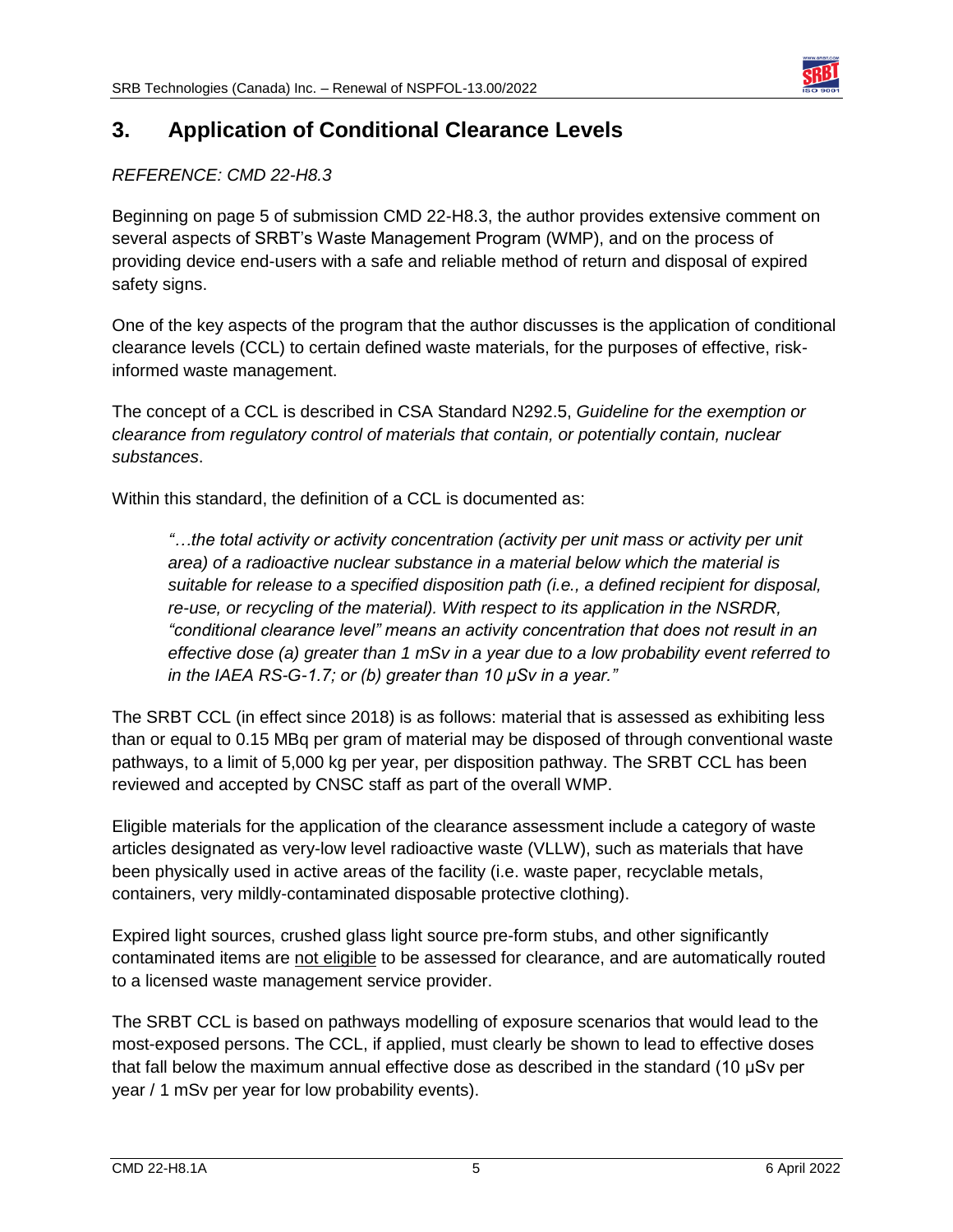

The pathway modelling scenarios utilized is SRBT's CCL analysis are based upon two specific scenarios described in IAEA Safety Report Series No. SRS-44, *Derivation of Activity Concentration Values for Exclusion, Exemption and Clearance*. SRS-44 is specifically referenced in N292.5 as an acceptable methodology for modelling exposure scenarios in support of CCL development.

The author of CMD 22-H8.3 notes that SRBT's application of CCLs:

*"…is allowing material contaminated with tritium to be deposited in landfills without protective measures, etc., and thus without proper accounting or protection of the environment"*, and that it *"fails to protect public health and safety"*.

Any material that undergoes the process of clearance at SRBT is fully accounted for, and upon disposal, does not pose a significant health and safety risk to any member of the public in any scenario. The specific activity of any material is conservatively calculated based upon multiple sample data points, and extensive records are retained of clearance test results and disposition paths, along with quality control data.

The processes that govern the application of CCLs are mature, and robustly controlled in order to provide assurance that the associated risk to persons and the environment are acceptable.

If the maximum allowable mass of material was disposed of through a pathway at the maximum allowable specific activity in a year, the resultant realistic and low-probability doses to persons fall well short of the dose thresholds identified in the N292.5 standard. Typically, SRBT disposes far less mass, and at much lower specific activities, than those analyzed as acceptable for the purposes of CCLs.

Another key assertion by the author of this CMD is that:

*"…the cumulative impacts that this waste will have is not being considered or taken into account. Nor is there any recognition of the half-life of tritium, 12.3 years. So the radioactive waste keeps piling up with time, as relatively little will decay"*.

These statements are not correct. In establishing and justifying the CCLs, SRBT modelled what the cumulative effects on exposed persons could be over long periods of time if the maximum amount of mass and activity was added to a landfill every year.

For a CCL of 0.15 MBq per gram, to a total of 5,000 kg in a year, the maximum activity that could theoretically be introduced to a landfill in any year equates to 750,000 MBq. The CCL analysis shows that under no circumstances would the annual effective dose to any person exceed prescribed limits (1 mSv per year) for low-probability events, nor would it exceed the 10 µSv threshold for realistic scenarios.

Even if one were to neglect all other factors except the natural decay rate of tritium, and if the landfill were to remain open indefinitely and accept the maximum activity under the SRBT CCL every year without fail, the total landfill inventory of tritium would reach equilibrium conditions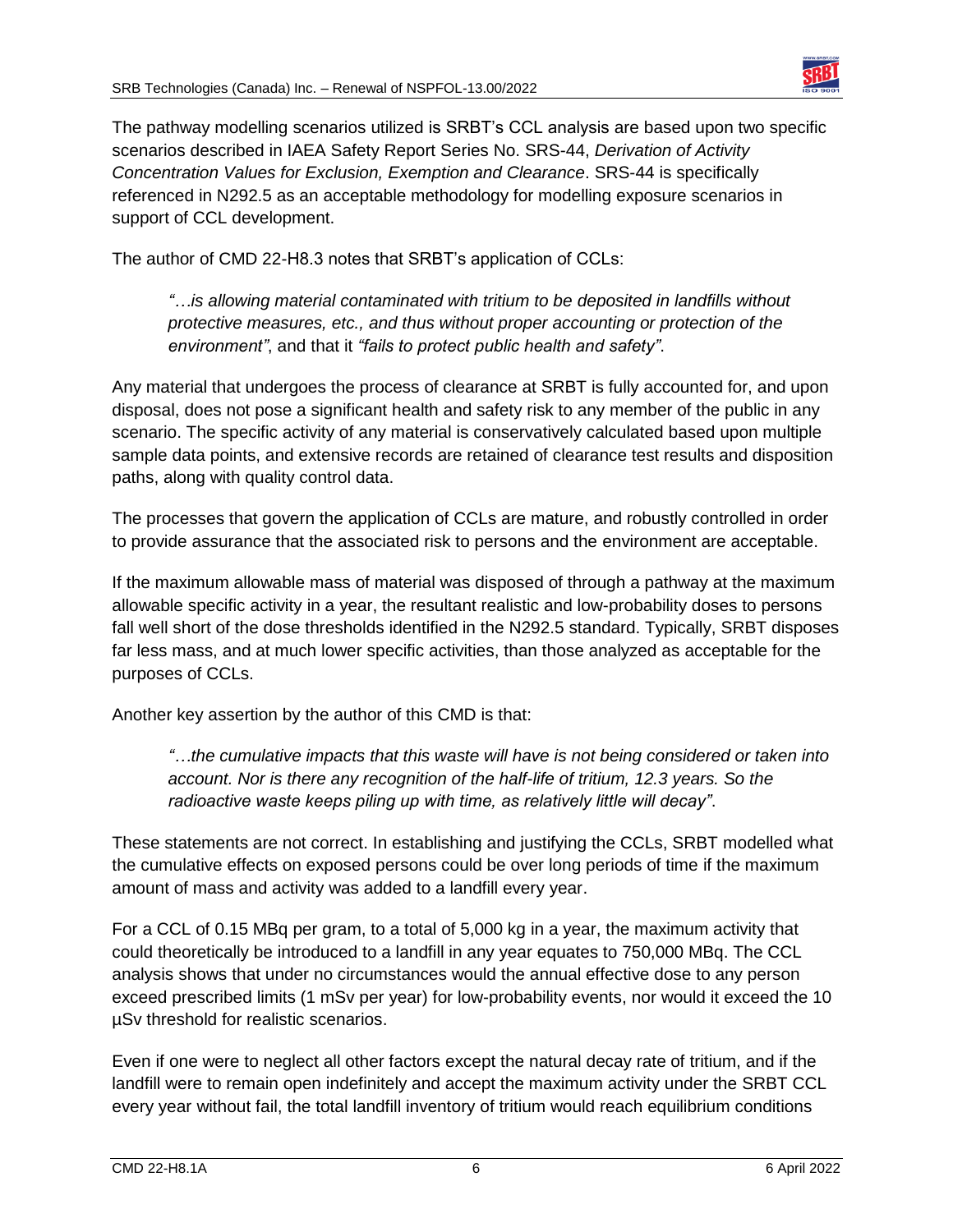

(about 13.7 TBq) in approximately 120 years (equilibrium would be when annual waste addition balances the annual decayed activity).

Under these extremely conservative, purely hypothetical conditions, the annual dose to a worker at a landfill in the equilibrium state would be on the order of 0.20 mSv, or around 20% of the 1 mSv limit.

Note that in any given year, the amount of material typically processed as clearance-level waste is far lower than the defined limits. For example, in 2021 a total of 2,850 kg of material was cleared to landfill, with a total activity of 37,050 MBq (less than 5% of the theoretical maximum). The associated risk is therefore far lower than the limiting cases analyzed in support of implementing the CCLs.

The application of the process of conditional clearance is an effective, safe and risk-informed waste management practice.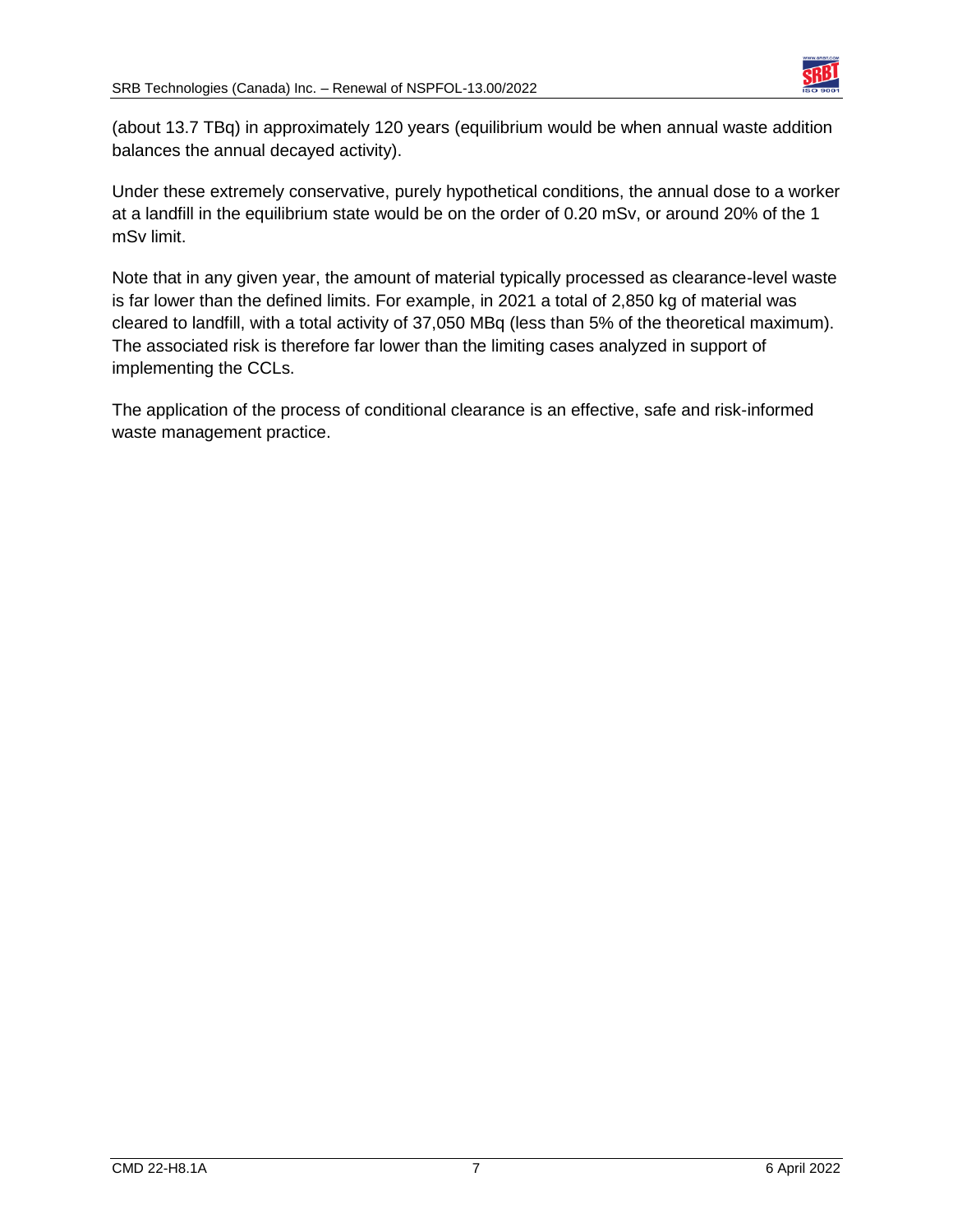

## <span id="page-8-0"></span>**4. Annual Compliance Reports**

## *REFERENCE: CMD 22-H8.14*

In section 2 of CMD 22-H8.14, the author provides several comments on the content and format of SRBT's Annual Compliance Reports (ACR), as well as commentary on the application of the Safety and Control Area (SCA) framework for both reporting and compliance performance evaluation.

### The author notes that "*the current ACR content is challenging to review because of unnecessarily excessive content requirements, over 300 pages for an annual summary*".

The breadth and depth of content that is included in our ACR each year is determined by three key factors:

- 1. The applicable requirements and guidance described in REGDOC-3.1.2, *Reporting Requirements, Volume I: Non-Power Reactor Class I Nuclear Facilities and Uranium Mines and Mills*,
- 2. Information that SRBT has evaluated as important for inclusion, based upon recent and historical input from key stakeholders and members of the public.
- 3. Information that is incorporated into the ACR, based upon feedback and requests received from CNSC staff each year after review and comments are provided on the report submitted for the previous year.

In particular, the trend towards increasing volume of information provided in our ACR over the last two decades has been driven primarily by the feedback, questions and comments received from CNSC staff and the public.

Each year, comments are received that request additional information, data and clarification, in support of review and acceptance of the report. This often requires SRBT to publish an addendum to the ACR, which we submit to CNSC staff, as well as publish alongside the original report on our website.

If the request involved information or data that is generated annually, that information and data will then be incorporated into the ACR going forward every year.

The intervenor states that the SRBT ACR "is challenging to review because of unnecessarily excessive content requirements". Although the typical ACR is a relatively large document, SRBT counters that the open sharing of such a wide variety and depth of operational and safety data is an important part of a successful public outreach program.

The purpose of the ACR, in this case, is two-fold. Primarily, the report is of course aimed at demonstrating compliance with regulatory requirements to the CNSC; however, in addition to this, the document represents an important conduit of information to people in our community, and interested stakeholders.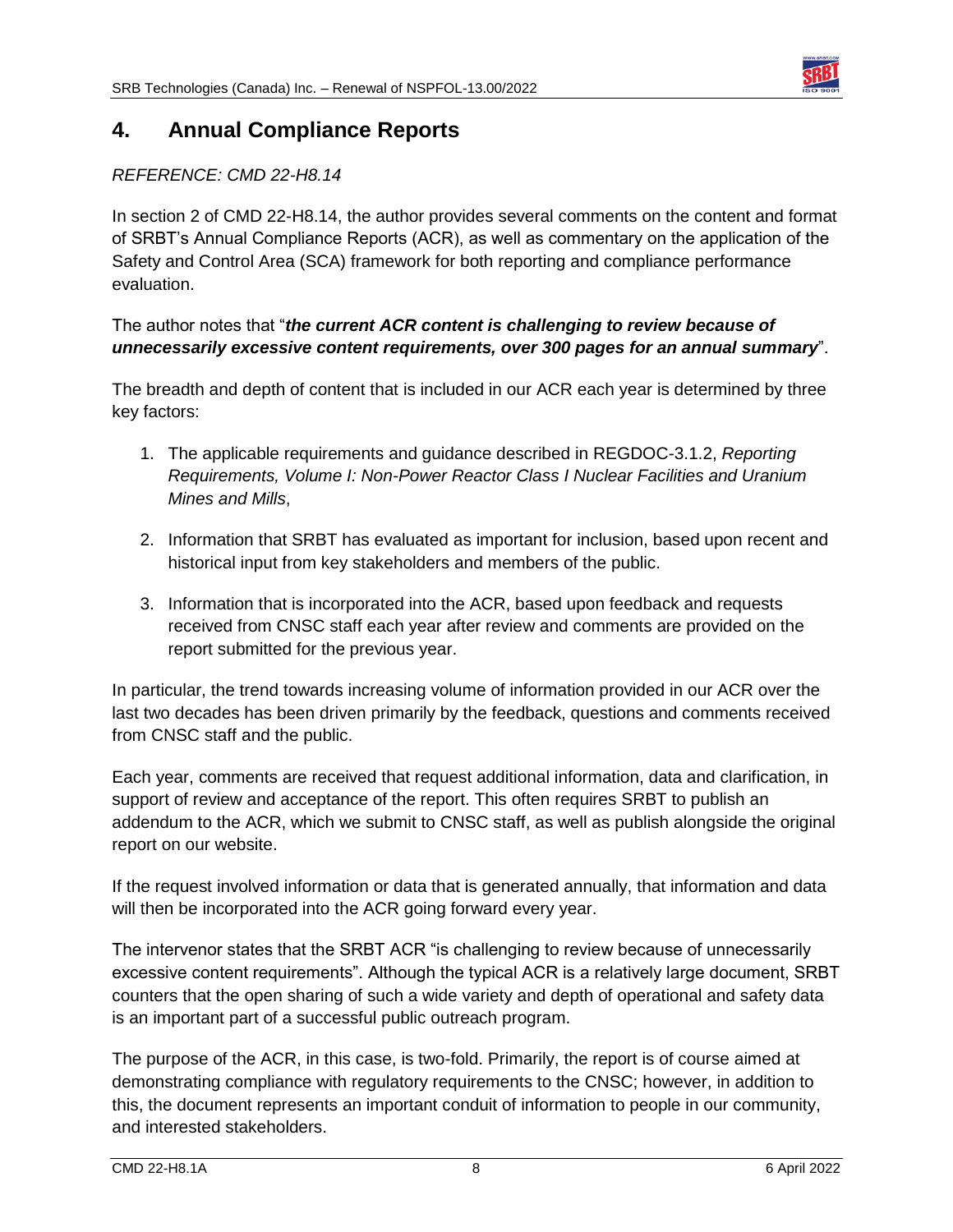

## <span id="page-9-0"></span>**5. Safety Considerations of Nearby Facilities**

#### *REFERENCE: CMD 22-H8.14*

In section 3 of CMD 22-H8.14, the author provides several technical comments on the potential impact of an accident scenario at a propane transfer facility near SRBT.

This facility is located approximately 250 metres due east from SRBT. The facility includes one main storage tank (49,000 USWG capacity), as well as a much smaller nurse tank (2,000 USWG) for emptying transit containers, within a secure fenced-in compound. Propane delivery trucks frequent the facility, for distribution to customers in Pembroke and area.



The fenced-in compound is also used to store a small number of older propane tanks (i.e. transient containers) that have been emptied to the nurse tank, and taken out of service for ultimate recycling or disposal. These tanks are stored well away from the main storage and nurse tanks.

During the 2017 revision of the SRBT Safety Analysis Report (SAR), the organization that operates this facility was contacted to inquire about the safety case for this location. The organization provided SRBT with the *Risk Assessment Summary Report* on file for this facility, from which the data on the subject was included in the SRBT SAR.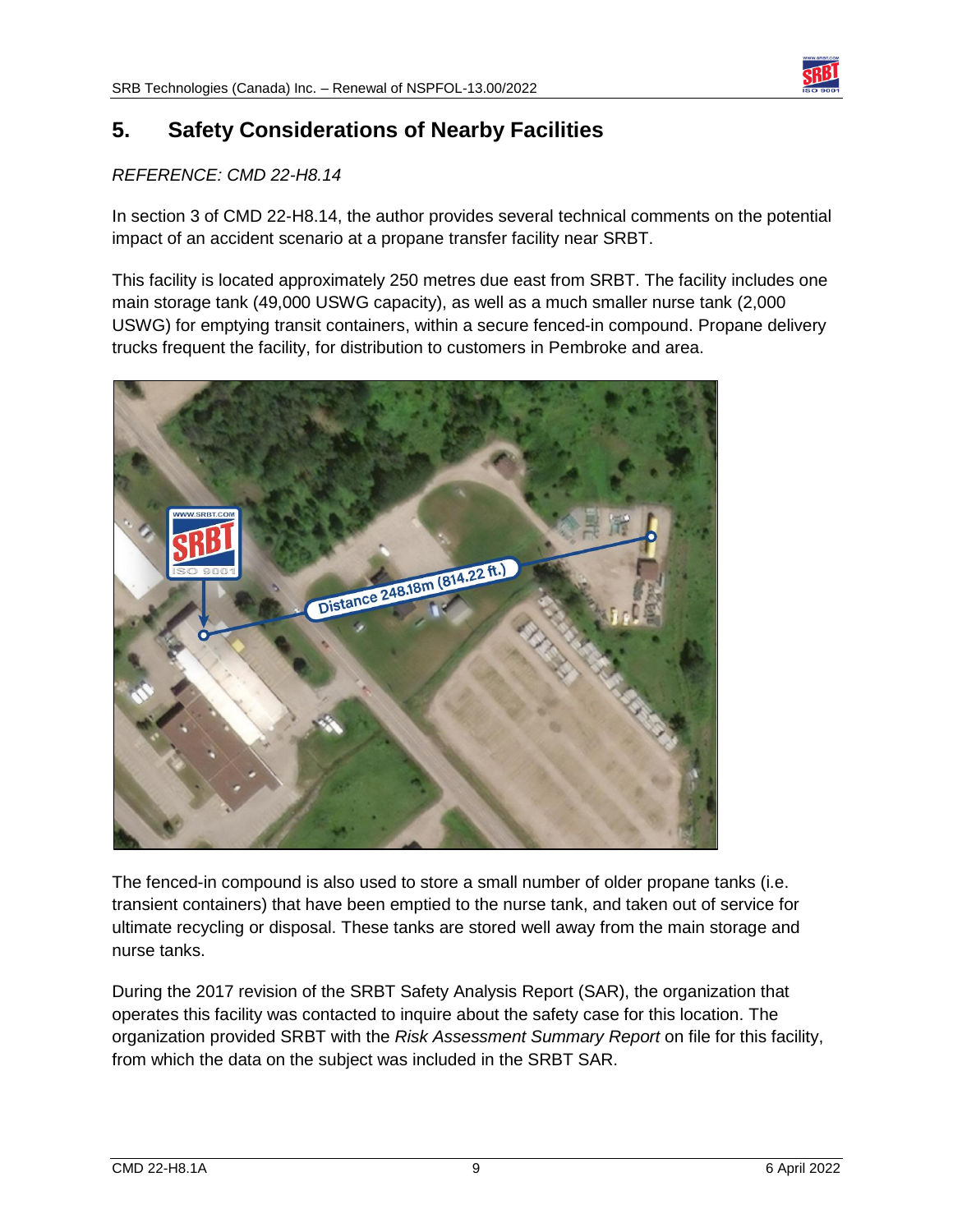

A Level 2 *Risk and Safety Management Plan* has been implemented and documented by the proprietor, in accordance with the established guidelines of the regulatory body for this type of facility (Technical Standards and Safety Authority (TSSA)).

Within this plan, risk factors are established for different types of loss of containment (LoC) accidents, including vapour cloud explosions (VCE) and boiling liquid evaporation vapor explosions (BLEVE), in consideration of the design, safety features and storage capacity of the facility, and the general characteristics of the impacted area (i.e. population density and commercial / industrial presence).

The overall risk is defined in terms of both the probability of a given accident occurring at the transfer facility, and the probability of a fatality in such an event within a certain radius from the facility, in accordance with criteria defined by the Major Industrial Accidents Council of Canada (MIACC).

The analysis incorporates conservative assumptions, such as the storage tank being filled to maximum capacity at the time of a given accident, and that tank failure occurs when liquid temperature and pressures result in the worst-case consequences.

The risk of a fatality occurring during a given accident scenario is one of the two elements in the determination of risk. These figures are provided in Table 5 from the *Risk Assessment Summary Report,* which is presented here to illustrate the relationship between distance from the transfer facility, and the probability of a fatality in the case of five different types of industrial accidents at the transfer facility.

| <b>Table 5: Consequence Results for Risk Analysis</b> |                                            |                                                         |                                             |                                             |                          |  |  |  |
|-------------------------------------------------------|--------------------------------------------|---------------------------------------------------------|---------------------------------------------|---------------------------------------------|--------------------------|--|--|--|
|                                                       | Probability of Fatality (%)                |                                                         |                                             |                                             |                          |  |  |  |
| <b>Distance</b><br>(m)                                | <b>Flash Fire/VCE</b><br><b>Medium LoC</b> | <b>Flash Fire/VCE</b><br>Large<br><b>Horizontal LoC</b> | <b>Flash Fire/VCE</b><br>Large Vertical LoC | <b>Flash Fire/VCE</b><br><b>Massive LoC</b> | <b>BLEVE</b><br>Fireball |  |  |  |
| $0 - 100$                                             | 100                                        | 100                                                     | 100                                         | 100                                         | 100                      |  |  |  |
| 120                                                   | 0                                          | 100                                                     | 100                                         | 100                                         | 52                       |  |  |  |
| 140                                                   | 0                                          | 100                                                     | 100                                         | 100                                         | 44                       |  |  |  |
| 160                                                   | $\Omega$                                   | 100                                                     | 100                                         | 100                                         | 35                       |  |  |  |
| 180                                                   | 0                                          | 100                                                     | 100                                         | 61                                          | 27                       |  |  |  |
| 200                                                   | $\Omega$                                   | 100                                                     | 100                                         | 61                                          | 20                       |  |  |  |
| 220                                                   | $\Omega$                                   | 100                                                     | 100                                         | 42                                          | 14                       |  |  |  |
| 240                                                   | 0                                          | 100                                                     | 60                                          | 42                                          | 10                       |  |  |  |
| 260                                                   | $\overline{0}$                             | 100                                                     | 60                                          | 41                                          | $\overline{6}$           |  |  |  |
| 280                                                   | 0                                          | 100                                                     | 60                                          | 40                                          | 4                        |  |  |  |
| 300                                                   | $\mathbf{0}$                               | 100                                                     | 60                                          | 40                                          | 2                        |  |  |  |
| 320                                                   | $\mathbf{0}$                               | 100                                                     | 60                                          | 40                                          |                          |  |  |  |
| 340                                                   | 0                                          | 0                                                       | 60                                          | 40                                          |                          |  |  |  |
| 360                                                   | $\bf{0}$                                   | $\overline{0}$                                          | 60                                          | 40                                          | 0                        |  |  |  |
| 380                                                   | $\theta$                                   | $\mathbf{0}$                                            | 40                                          | 40                                          | $\Omega$                 |  |  |  |
| 400                                                   | $\mathbf{0}$                               | $\mathbf{0}$                                            | $\Omega$                                    | 0                                           | $\Omega$                 |  |  |  |

The distance of 240 m is highlighted here, as this is taken to be representative of the distance between the transfer facility and SRBT.

Note that for Flash Fire events (first four columns), the distances are directional in nature (i.e. there will be a specific impact on persons at those distances if in the direction that the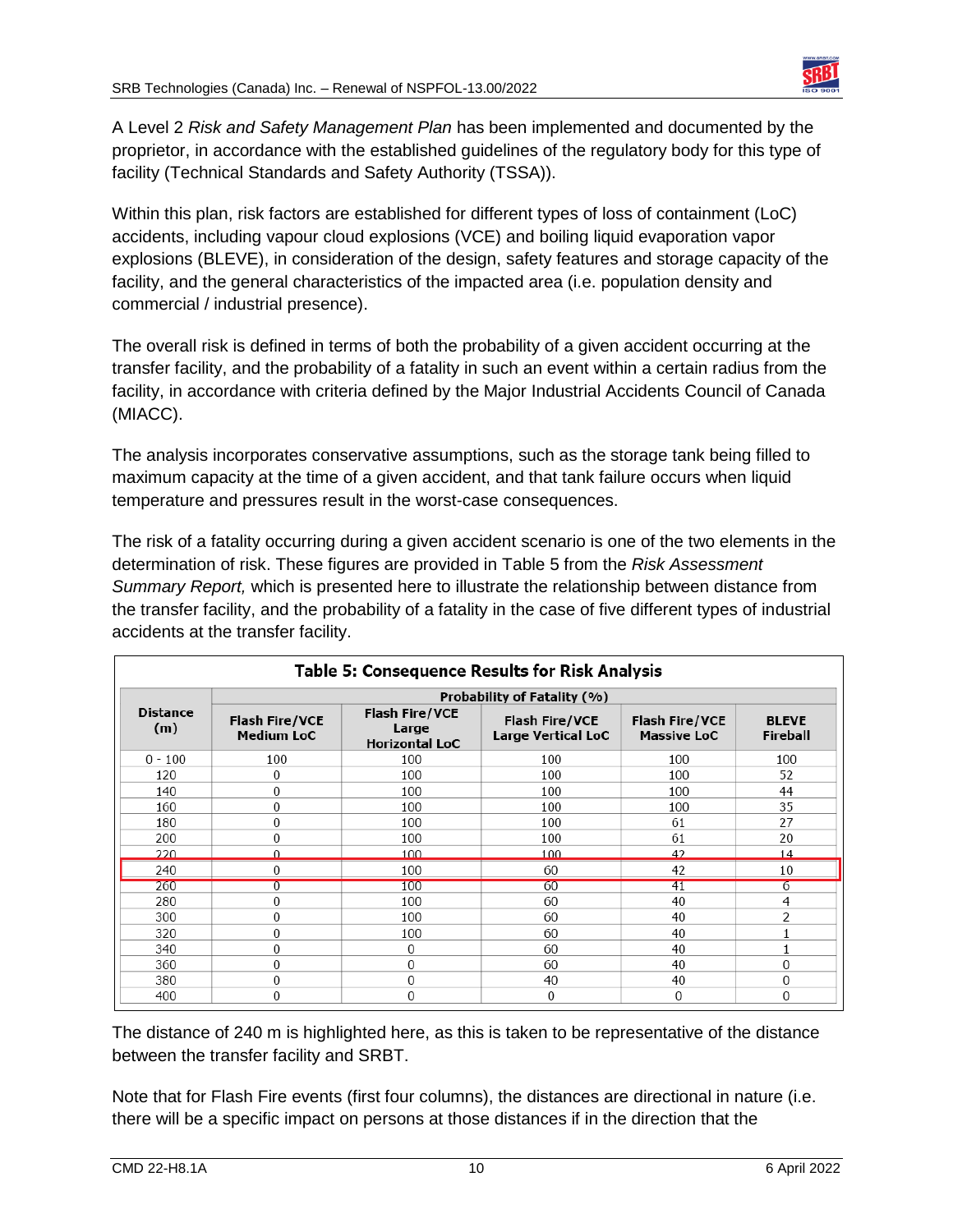

fire/explosion occurs) while the BLEVE distances in the final column are radial in nature (the impact is expected at this distance in all directions).

The probability of any of these accidents taking place, considering the safety designs and features of the transfer facility in question, is the second element in the overall risk assessment. The Risk Assessment Summary Report includes these analyzed probabilities in Table 6 of the report.

The data from Table 6 is presented below. We can also express these frequencies as the equivalent number of years that would be expected to pass before we expect one such event to take place, which we have included in the right-hand column.

| <b>Hazard</b>                        | <b>Frequency (Occ./year)</b> | <b>Expected Years per Event</b> |
|--------------------------------------|------------------------------|---------------------------------|
| <b>BLEVE/Fireball</b>                | $4.1 \times 10^{-6}$         | 243,902 years                   |
| Medium Flash Fire/VCE                | $8.8 \times 10^{-7}$         | 1,136,364 years                 |
| Large Flash Fire/VCE - Horizonal LoC | $4.8 \times 10^{-8}$         | 20,833,333 years                |
| Large Flash Fire/VCE -Vertical LoC   | $4.8 \times 10^{-8}$         | 20,833,333 years                |
| Massive Flash Fire/VCE               | $1.3 \times 10^{-7}$         | 7,692,308 years                 |

Combining the hazard frequencies, the probability of fatality, and the distances and characteristics of the land usage surrounding the transfer facility, a risk summary curve is generated that leads to the conclusion that the risk is below the MIACC Risk Assessment Criteria risk limits, and no additional mitigation is required on behalf of the facility operator.

The risk summary curve is presented here, including a highlighted point on the curve showing the distance at which the SRBT facility is located.

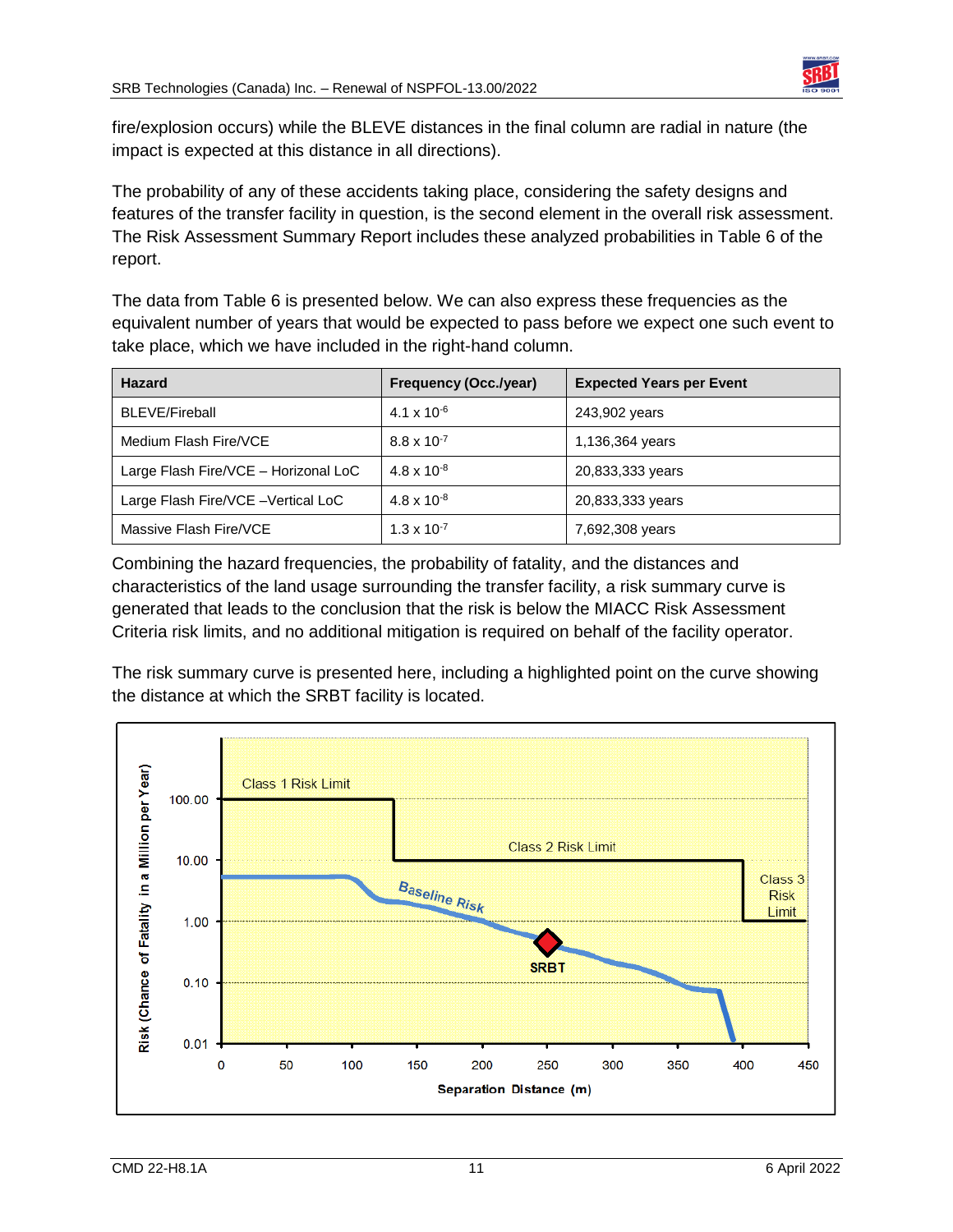

The SRBT SAR notes that *"If an emergency situation were to develop at…these facilities, the respective emergency plans…include provisions for SRBT to be notified".*

The emergency plan for the propane transfer facility includes SRBT in a table of emergency phone numbers of neighbours to be contacted if a potential accident scenario were developing. The plan includes both the SRBT landline as well as the cell phone number of the President.

It is fully expected that if a fire situation were to develop at the site necessitating evacuation, the Fire Department or police would implement the evacuation if not already done so by SRBT management or the operator of the transfer station.

The author of CMD 22-H8.14 also suggests that additional deterministic consequence analysis be integrated into the SRBT SAR in order to predict the consequences of a BLEVE on the facility. In the event such a low-probability event were to take place, the SRBT facility could indeed potentially be impacted by blast wave overpressure, thermal radiation from a fireball, and missile impact.

The SRBT SAR states that "*any interaction between the physical effect of the worst-case accident and nuclear substances in the facility is expected to be bounded by the analysed worst-case scenarios for the SRBT facility alone, from the point of view of radiological hazards to workers, the environment and the public*".

The SRBT facility design **does not** incorporate nor require 'active' safety systems in its design (i.e. systems or components that must be continuously functional in order to ensure safety, such as a reactor cooling or shutdown system). For example, even if electrical power was lost for a prolonged period of time, there would be no impact on the radiological safety of the public.

As noted in the SAR, any major damage to facility structures, systems and components would not be expected to result in consequences that – from the point of view of nuclear or radiological safety – would exceed the analyzed scenarios in the current SAR, which includes a tornado destroying the facility, a rogue vehicle striking the facility with maximum consequence, and the accidental release of an entire bulk container of tritium.

As well, the author's discussion on the application of the concept of design basis accident (DBA) in the SRBT safety case is acknowledged. The physical nature of SRBT's facility and operations is such that a ground-level release of the entire inventory of tritium as tritium oxide is virtually impossible.

The conditions that could feasibly lead to an event causing 100% conversion of the facility inventory of molecular tritium gas and stored metallic tritide into the oxide state, with this inventory released at ground level, are certainly beyond the design basis of the facility.

There is no operations-based accident scenario that could reasonably be expected to cause this condition – the complete conflagration and destruction of the facility would need to occur in a very short period of time. It is reasonable to note that any such event that somehow led to 100% conversion of the facility tritium inventory into oxide would undoubtedly result in a release that was very atmospheric in nature.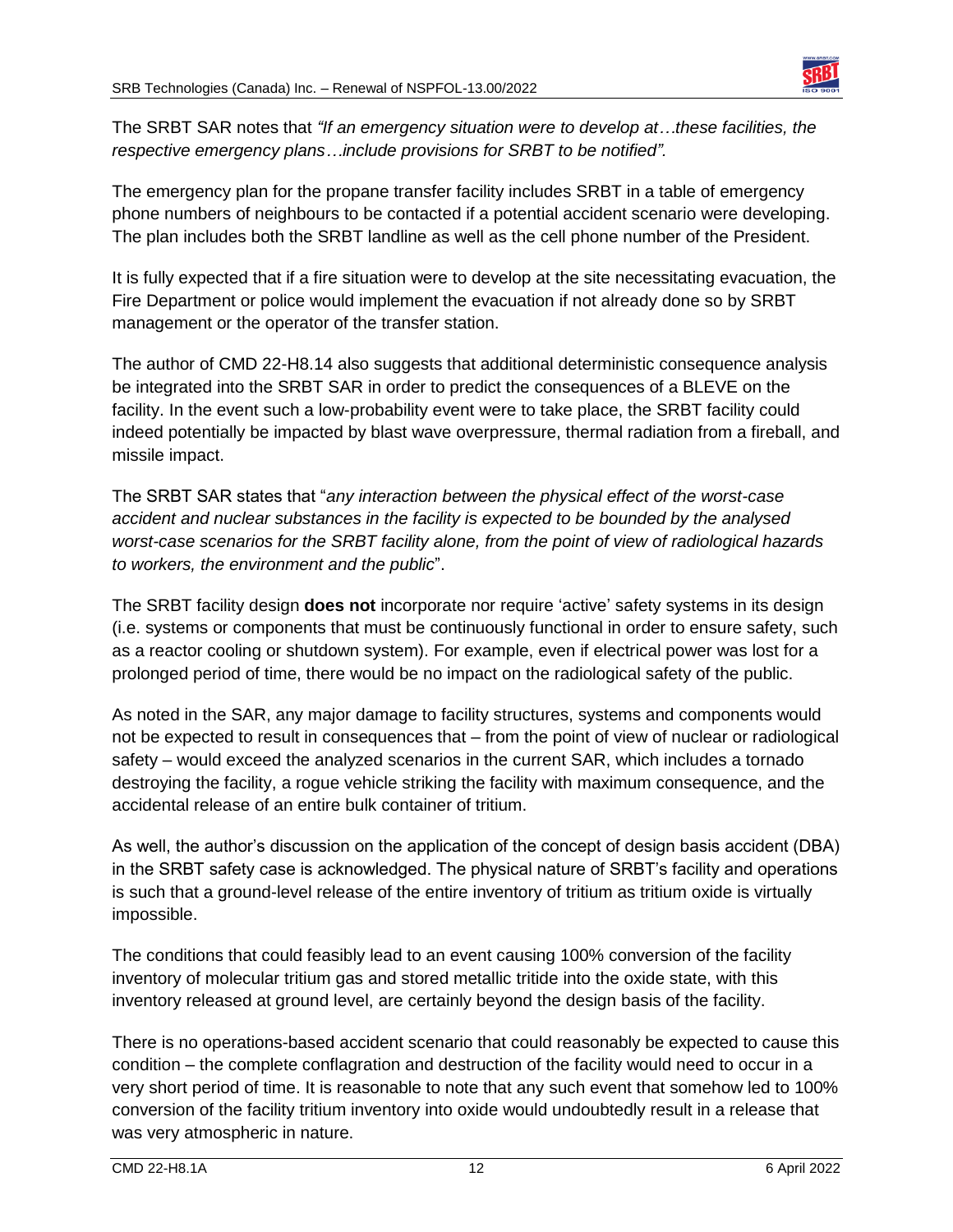

Nonetheless, the author's points are acknowledged and appreciated, in that the facility safety analysis could be improved to include more detail in these areas. SRBT will certainly take these points into consideration during the next review and revision cycle for the SRBT SAR, scheduled for November 2022.

It is also expected that the CNSC may have published REGDOC-2.4.4, *Safety Analysis for Class IB Nuclear Facilities* by that time. As of the date of submission of this CMD, the Commission is scheduled to consider the latest draft of this REGDOC for publication at a meeting on June 28, 2022.

SRBT participated as an industry reviewer of this REGDOC, and provided feedback and comments on its content. Once published, it is expected that this REGDOC will be incorporated as compliance verification criteria in our Licence Conditions Handbook, and that it will be the standard against which the SRBT SAR will be reviewed and accepted.

The draft REGDOC includes many of the safety analysis concepts that the author of CMD 22- H8.14 discusses; as such, many of his points are expected to be addressed once SRBT integrates that REGDOC into the SAR.